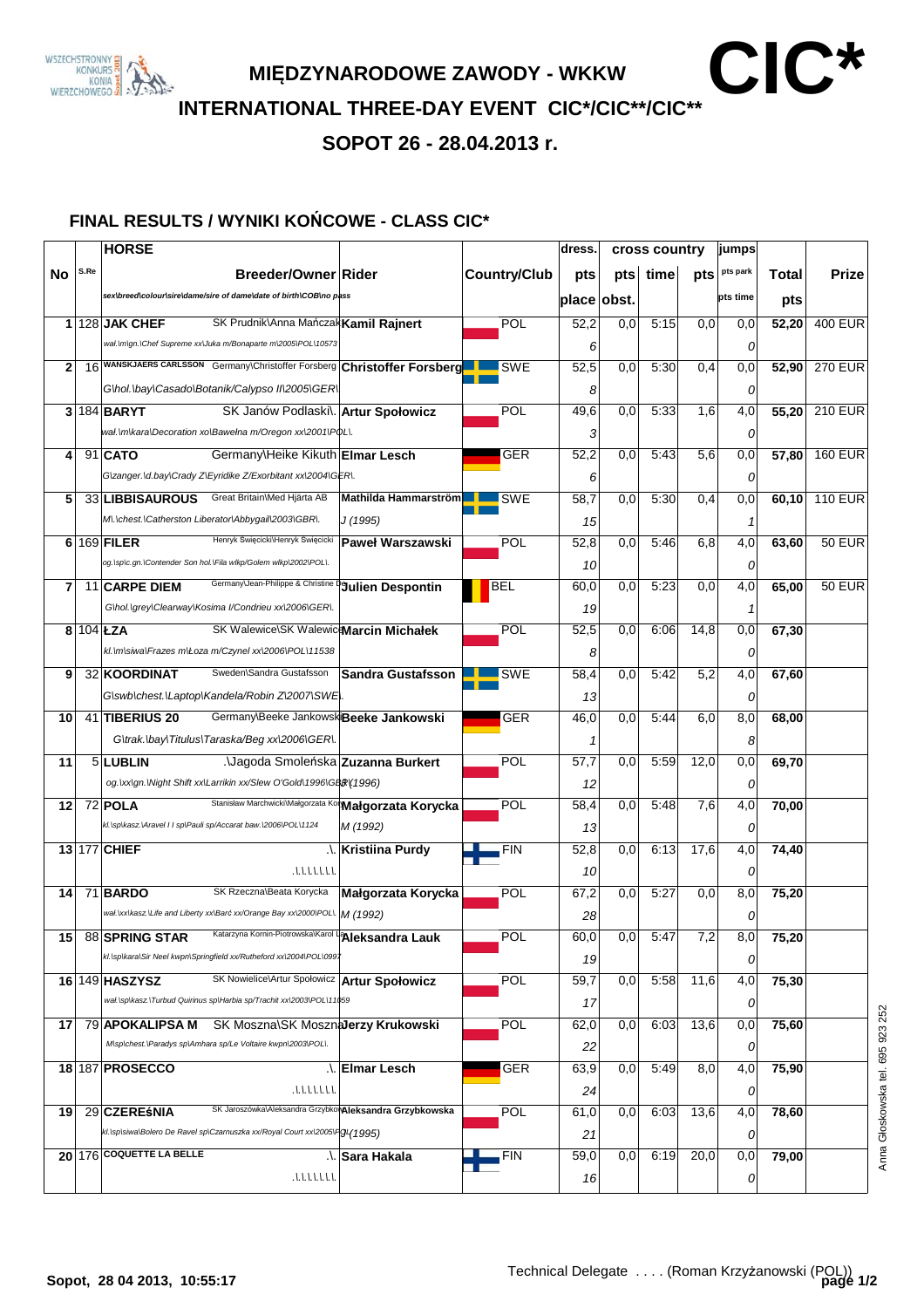# **FINAL RESULTS / WYNIKI KO**Ń**COWE - CLASS CIC\***

|                 |      | <b>HORSE</b>                                                                       |                                     |                     | dress.      | cross country |      |      | <b>jumps</b>    |        |              |
|-----------------|------|------------------------------------------------------------------------------------|-------------------------------------|---------------------|-------------|---------------|------|------|-----------------|--------|--------------|
| No              | S.Re | Breeder/Owner Rider                                                                |                                     | <b>Country/Club</b> | pts         | pts           | time | pts  | pts park        | Total  | <b>Prize</b> |
|                 |      | sex\breed\colour\sire\dame/sire of dame\date of birth\COB\no pass                  |                                     |                     | place obst. |               |      |      | <b>pts time</b> | pts    |              |
| 21              |      | Denmark\Josephine Kollberg<br>89 A LARMING MAGIC                                   | Maibrit Laustsen                    | <b>IDEN</b>         | 49,2        | 20,0          | 6:06 | 14,8 | 0,0             | 84,00  |              |
|                 |      | M\dwb\bay\Marengo\Jonstrupgaardens Scarlet/Landau\2002\DEN\.                       |                                     |                     | 2           |               |      |      |                 |        |              |
| 22 <sub>1</sub> |      | 156 MAYBACH                                                                        | Louise Svensson Jähde               | <b>SWE</b>          | 50,9        | 20,0          | 5:57 | 11,2 | 4,0             | 86,10  |              |
|                 |      | 1111111                                                                            |                                     |                     | 4           |               |      |      | 0               |        |              |
| 23              |      | Sylwester Ardeli\Aleksa Karlińska<br>$48$ MIKA                                     | Aleksa Karlińska                    | POL                 | 66,8        | 20,0          | 5:50 | 8.4  | 0,0             | 95,20  |              |
|                 |      | kl. \wlkp.\gn.\Tik Tak wlkp\Malpa xx/Alpinex xx\2006\POL\  M (1993)                |                                     |                     | 27          |               |      |      | 0               |        |              |
| 24              |      | 95 DRAKO<br>Niemcy\Ewa Łopato Anna Łopato                                          |                                     | POL                 | 64,9        | 0,0           | 7:06 | 38,8 | 4,0             | 114.70 |              |
|                 |      | wał. \sp\sk.gn. \Drakdream old. \Hamira sp/Harrido xx\1999\GER\069\\ (1996)        |                                     |                     | 25          |               |      |      |                 |        |              |
| 25              |      | 74 PIRAN                                                                           | .∖Justyna Kotowska Justyna Kotowska | POL                 | 62,6        | 40,0          | 7:01 | 36.8 | 0,0             | 139,40 |              |
|                 |      | wał. wlkp. Wasz. VPigmalion wlkp Wiemojka wlkp/Czersk wlkp \1995\PQL\.             |                                     |                     | 23          |               |      |      |                 |        |              |
|                 |      | Henryk Mianowski\Bogusław Kondek Małgorzata Świderek Baran<br>26 161 <b>EPIKUR</b> |                                     | POL                 | 59,7        | 40,0          | 7:04 | 38,0 | 8,0             | 145,70 |              |
|                 |      | wał.\sp\qn.\Revel kwpn\Epoka sp/Oqar wlkp\2004\POL\103GT79                         |                                     |                     | 17          |               |      |      | 0               |        |              |
|                 |      | Germany\Nele Spiering & Ulf Zeman Christoffer Forsberg<br>17 VINTANA               |                                     | <b>SWE</b>          | 51,8        |               |      | elim |                 |        |              |
|                 |      | M\hol.\d.bay\Clinton I\l-Casanna/Calando I\2005\GER\.                              |                                     |                     | 5           |               |      |      |                 |        |              |
|                 |      | 105 STILIOS<br>Niemcy\Piotr Tracz Marcin Michałek                                  |                                     | POL                 | 66,5        |               |      | elim |                 |        |              |
|                 |      | og. Vhan. Ikara\Sandro Hit old. Wedemarks Princess han./Weltmeyer han. \2006\GE    |                                     |                     | 26          |               |      |      |                 |        |              |

**............................ Roman Krzy**ż**anowski (POL)**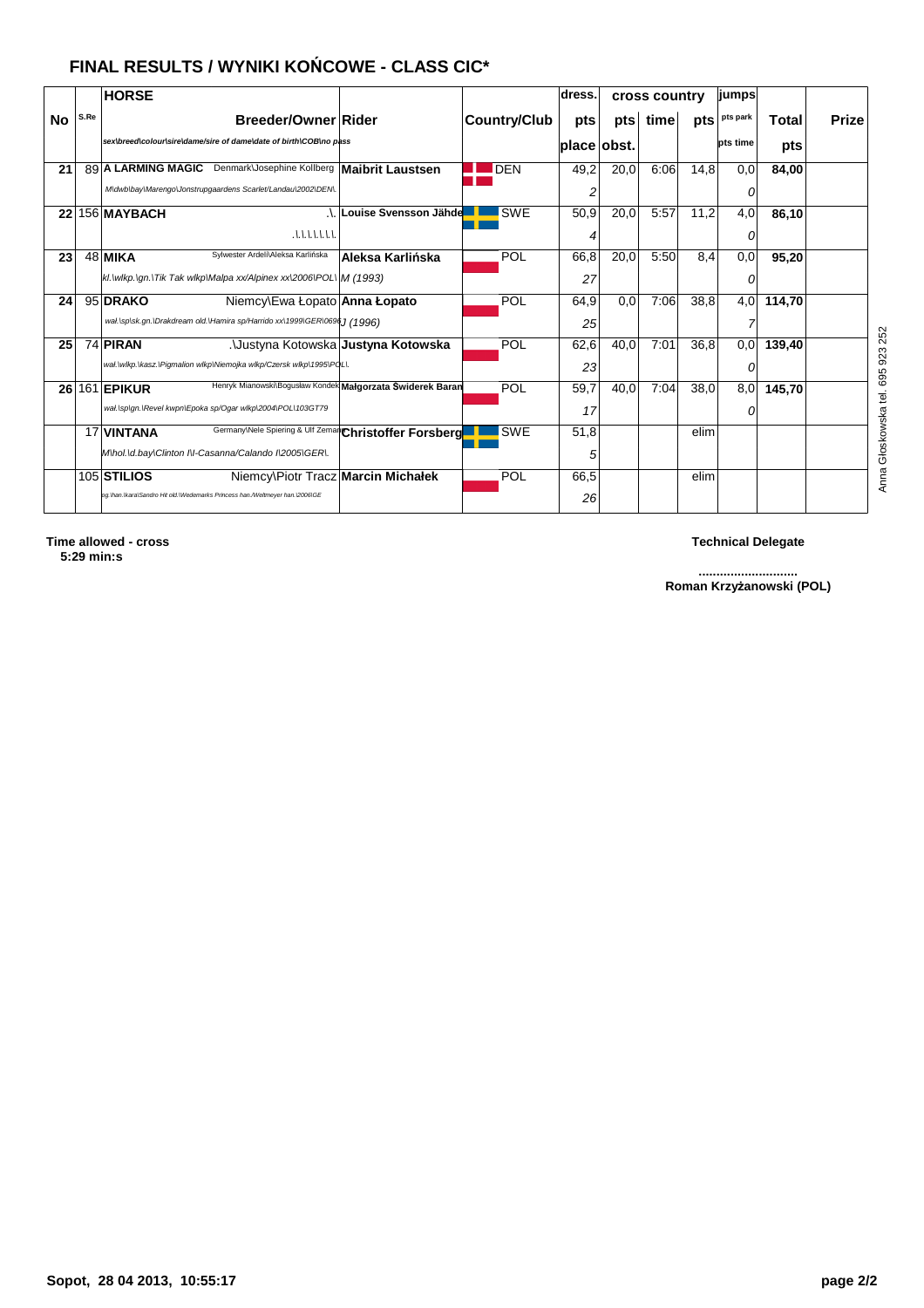

**MI**Ę**DZYNARODOWE ZAWODY - WKKW CIC\*\***

**INTERNATIONAL THREE-DAY EVENT CIC\*/CIC\*\*/CIC\*\***

**SOPOT 26 - 28.04.2013 r.**

### **FINAL RESULTS / WYNIKI KO**Ń**COWE - CLASS CIC\*\***

|    |      | <b>HORSE</b>                                                                                                           |                                      |                     | dress.      | cross country    |      | jumps |          |       |                |
|----|------|------------------------------------------------------------------------------------------------------------------------|--------------------------------------|---------------------|-------------|------------------|------|-------|----------|-------|----------------|
| No | S.Re | Breeder/Owner Rider                                                                                                    |                                      | <b>Country/Club</b> | pts         | pts              | time | pts   | pts park | Total | <b>Prize</b>   |
|    |      | sex\breed\colour\sire\dame/sire of dame\date of birth\COB\no pass                                                      |                                      |                     | place obst. |                  |      |       | pts time | pts   |                |
|    |      | 1 129 LASSBAN RADOVIX Irlandia\Anna Mańczak Kamil Rajnert                                                              |                                      | POL                 | 37,8        | 0,0              | 5:39 | 9,6   | 0,0      | 47,40 | <b>500 EUR</b> |
|    |      | wał. \ish\gn. \Radolin kwpn\Aherlow Vixen ish./Castle Fox ish. \2003\IRL\.                                             |                                      |                     |             |                  |      |       | 0        |       |                |
|    |      | Germany\Malin Petersen & Christel PHannes Melin<br>2 101 PICCADILLY Z                                                  |                                      | SWE                 | 48,4        | 0,0              | 5:11 | 0,0   | 0,0      | 48,40 | 330 EUR        |
|    |      | M\hol.\d.bay\Narew xx\Baronesse V/Latino\2000\GER\.                                                                    |                                      |                     | 6           |                  |      |       | 0        |       |                |
| 3  |      | 53 GLOCK'S CHASANOVA . \Ing. Gaston & Kathrin Glock   Katrin Khoddam Hazrat                                            |                                      | <b>AUT</b>          | 50,2        | 0,0              | 5:41 | 10,4  | 0,0      | 60,60 | <b>280 EUR</b> |
|    |      | S\.\d.bay\Diogenes\La Luna/Lohengrin\2004\AUT\.                                                                        |                                      |                     | 8           |                  |      |       | 0        |       |                |
|    |      | SK Walewice\Katarzyna Świderska<br>4 167 GONDOLIER                                                                     | Paweł Warszawski                     | POL                 | 45,8        | 0,0              | 5:52 | 14,8  | 0,0      | 60,60 | <b>230 EUR</b> |
|    |      | wał.\sp\gn.\Czuwaj sp\Golden Lady sp/Lais kwpn\2003\P\DL\.                                                             |                                      |                     | 3           |                  |      |       | 0        |       |                |
|    |      | $5 152 $ IDLE STORM<br>Sweden\Anette Stolth Agnes Stolth                                                               |                                      | SWE                 | 47,1        | 0,0              | 5:50 | 14,0  | 4,0      | 65,10 | <b>160 EUR</b> |
|    |      | G\swb\bay\Turban Rose\Idle Water/Irco Marco\1997\SWEM (1992)                                                           |                                      |                     | 4           |                  |      |       | 0        |       |                |
|    |      | Andrzej Durajski\Zbigniew Kamzelsk Jan Mossakowski<br>6 107 NIAGARA                                                    |                                      | POL                 | 53,5        | 0,0              | 5:27 | 4,8   | 8,0      | 66,30 |                |
|    |      | kl. wlkp. kara\Skaleń xx\Nemezja p.trak/Pistoletp.trak\1999\POL\.                                                      | M (1993)                             |                     | 11          |                  |      |       | 0        |       |                |
| 7  |      | 40 CONVENT 15<br>Germany\Beeke Kaack Beeke Jankowski                                                                   |                                      | <b>GER</b>          | 58,5        | 0,0              | 5:38 | 9,2   | 0,0      | 67,70 |                |
|    |      | G\meckl.\bay\Converter\Waldfee/Waldstar xx\2005\GER\                                                                   |                                      |                     | 16          |                  |      |       | 0        |       |                |
| 8  |      | 51 BORA                                                                                                                | SK Racot\SK Racot Łukasz Kaźmierczak | POL                 | 51,2        | 0,0              | 6:00 | 18,0  | 0,0      | 69,20 |                |
|    |      | kl.\wlkp.\gn.\Avero hol.\Bogoria wlkp/Sterowiec xx\2004\POL\                                                           |                                      |                     | 9           |                  |      |       | 0        |       |                |
|    |      | Germany\Jan Poggendorf Louise Svensson Jähde<br>9 157 USABELLA                                                         |                                      | <b>SWE</b>          | 47,8        | 0,0              | 5:50 | 14,0  | 8,0      | 69,80 |                |
|    |      | MVhol. Vbay\Carry\Immaculata/Langa Express\2004\GER\                                                                   |                                      |                     | 5           |                  |      |       | 0        |       |                |
|    |      | 10 109 HOOKER SKOVGAARD Denmark\Luise NielsenLouise Nielsen                                                            |                                      | <b>DEN</b>          | 49,4        | 0,0              | 5:47 | 12,8  | 8,0      | 70,20 |                |
|    |      | G\dwb\bay\Hector\Paola/Royal Z II\2001\DEN\.                                                                           |                                      |                     |             |                  |      |       | 0        |       |                |
|    |      | Germany\Hans Thomsen   Louise Svensson Jähde<br>11 155 UTAH SUN                                                        |                                      | <b>SWE</b>          | 55,4        | 0,0              | 5:47 | 12,8  | 4,0      | 72,20 |                |
|    |      | M\hol.\chest.\Limbus\Imperial I/Cor de la Bryere\2005\GER\.                                                            |                                      |                     | 13          |                  |      |       | 0        |       |                |
|    |      | SK Ochaby Sp. z o.o.\Artur SpołowidzArtur Społowicz<br>12 150 GRUBIANIN                                                |                                      | POL                 | 51,2        | 0,0              | 5:52 | 14,8  | 8,0      | 74,00 |                |
|    |      | wał.\m\gn.\Banita m\Graffa xo/First Des Termes\2005\PO L\.                                                             |                                      |                     | 9           |                  |      |       | 0        |       |                |
| 13 |      | 14 LIANDOR HEART BREAKE Denmark\Anders Eriksson Oscar Eriksson                                                         |                                      | <b>SWE</b>          | 56,4        | 0,0              | 5:30 | 6,0   | 12,0     | 76,40 |                |
|    |      | G\dwb\braun\Cairo 869\Alicat/Alibi\1997\DEN\. M (1994)                                                                 |                                      |                     | 14          |                  |      |       | 2        |       |                |
|    |      | 14 151 HESTEKLEWA SÖEREN SPALDenmark\Agnes Stolth Agnes Stolth                                                         |                                      | <b>SWE</b>          | 56,9        | 0,0              | 5:54 | 15,6  | 24,0     | 96,50 |                |
|    |      | G\.\bay\Stavddal's Lobi\Hesteklewa Suzet/Romano\2002\DEN\                                                              | M (1992)                             |                     | 15          |                  |      |       | 0        |       |                |
|    |      | 9 ZLATAN<br>Holandia\Marie Carlerbac Victoria Carlerbäck<br>G\kwpn\braun\Indorado kwpn\Marella kwpn/Haarlem\2004\NED\. |                                      | <b>SWE</b>          | 44,5        | $\overline{0,0}$ | 5:59 | 17,6  | 3H1      |       |                |
|    |      |                                                                                                                        |                                      |                     | 2           |                  |      |       |          |       |                |
|    |      | $115$ GAGA<br>Sweden\Ludwig OlssoLudwig Olsson<br>M\swb\bay\Strong Statement xx\Vivi/Curacao xx\2003\SWEA.(1994)       |                                      | <b>SWE</b>          | 73,4        | 0,0              | 5:22 | 2,8   | 3HI      |       |                |
|    |      | SK Mieczownica\Agnieszka Knap<br>62 DREN                                                                               | Michał Knap                          | <b>POL</b>          | 18<br>53,5  |                  |      | EL    |          |       |                |
|    |      | wał.\m\gn.\Figlarz m\Drachma xx/Wolver Heights xx\2003\POL\1116 <mark>6</mark> M ( <b>1994)</b>                        |                                      |                     | 11          |                  |      |       |          |       |                |
|    |      | SO Białka\Tomasz MossakowskJan Mossakowski<br>108 <b>NAWIS</b>                                                         |                                      | <b>POL</b>          | 63,4        |                  |      | EL    |          |       |                |
|    |      | og. Imlgn. Wis Versa xolNastka m/Askar m\2004\POL\.                                                                    | M (1993)                             |                     | 17          |                  |      |       |          |       |                |
|    |      | Denmark\Betina Lykkegaard<br>166 SAMANTA                                                                               | <b>Aistis Vitkauskas</b>             | LTU                 | <b>RET</b>  |                  |      |       |          |       |                |
|    |      | M\dwb\black\Sam Sam\Chelma/Michellino\2005\DEN\103FL60                                                                 |                                      |                     |             |                  |      |       |          |       |                |
|    |      |                                                                                                                        |                                      |                     |             |                  |      |       |          |       |                |

**............................ Per Magnuson (SWE)**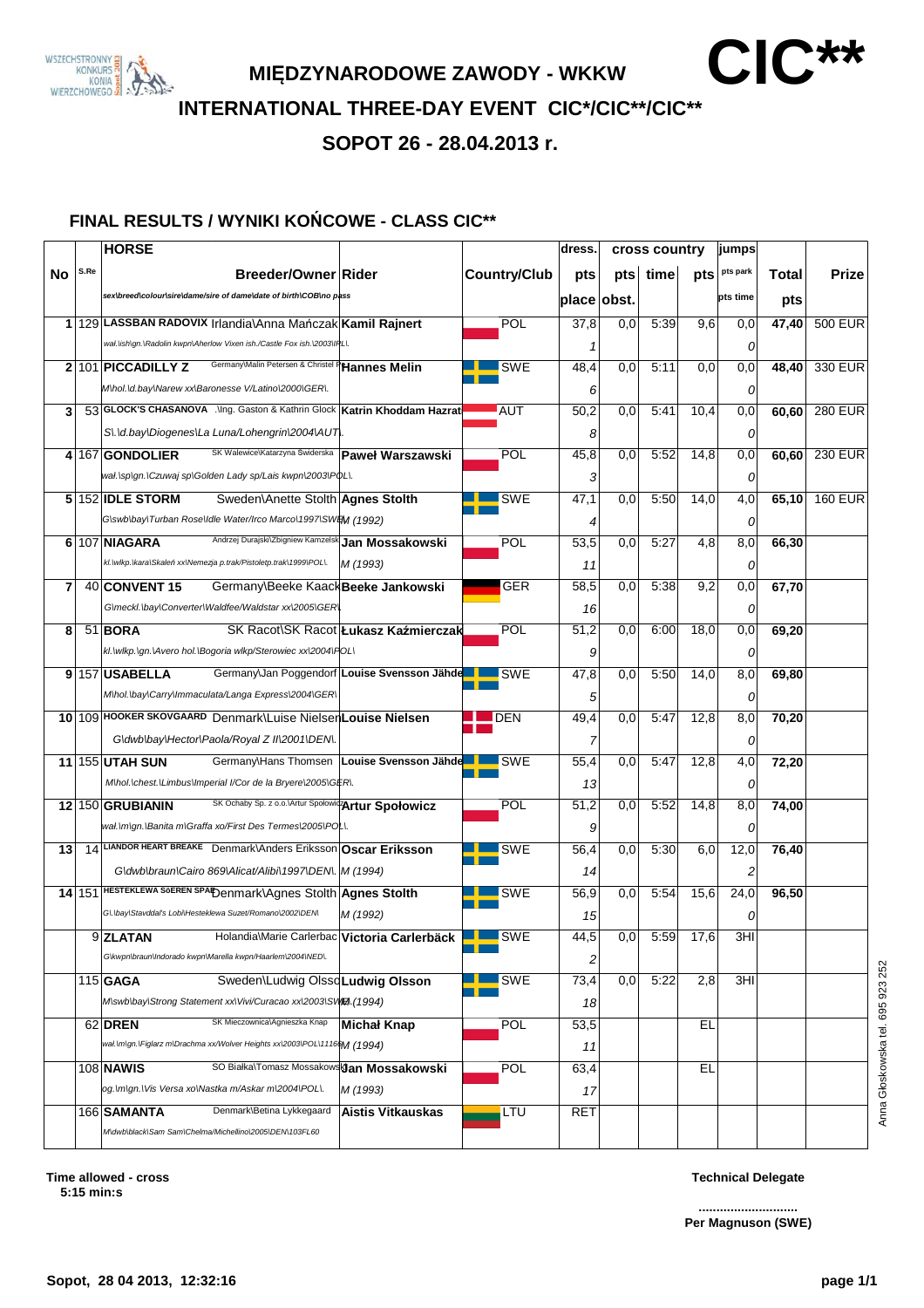

**MI**Ę**DZYNARODOWE ZAWODY - WKKW CIC\*\*\***

**INTERNATIONAL THREE-DAY EVENT CIC\*/CIC\*\*/CIC\*\***

**SOPOT 26 - 28.04.2013 r.**

### **FINAL RESULTS / WYNIKI KO**Ń**COWE - CLASS CIC\*\*\***

|                |      | <b>HORSE</b>                                                              |                                     |                     | dress.      | cross country |      |      | jumps    |                         |                |
|----------------|------|---------------------------------------------------------------------------|-------------------------------------|---------------------|-------------|---------------|------|------|----------|-------------------------|----------------|
| No             | S.Re | <b>Breeder/Owner Rider</b>                                                |                                     | <b>Country/Club</b> | pts         | pts           | time | pts  | pts park | Total                   | Prize          |
|                |      | sex\breed\colour\sire\dame/sire of dame\date of birth\COB\no pass         |                                     |                     | place obst. |               |      |      | pts time | pts                     |                |
|                |      |                                                                           |                                     |                     |             |               |      |      |          |                         |                |
| 1              |      | Germany\Jean, Despontin Julien Despontin<br>10 WALDANO 36                 |                                     | BEL                 | 46,4        | 0,0           | 6:39 | 10,0 | 0,0      | 56,40                   | <b>700 EUR</b> |
|                |      | G\han.\chest.\Wolkentanz I\Boney M/Bergkristall\2001\GER\.                |                                     |                     | 2           |               |      |      | 0        |                         |                |
| $\mathbf{2}$   |      | Sweden\Katarina Friman<br>25 LADY-GREY                                    | Jonna Friman                        | <b>SWE</b>          | 53,6        | 0,0           | 6:21 | 2,8  | 4,0      | 60,40                   | 550 EUR        |
|                |      | M\swb\bay\Feliciano 823\Glacita/Glacial xx\2001\SWE\.                     |                                     |                     | 13          |               |      |      | 0        |                         |                |
| 3              |      | 8 VOLT AF KäLLSTOR Sweden\Marie Carlerbäck Victoria Carlerbäck            |                                     | <b>SWE</b>          | 50,2        | 0,0           | 6:27 | 5,2  | 4,0      | 60,40                   | <b>450 EUR</b> |
|                |      | G\swb\grey\Irco Mena 763\Varosha/Cortez 679\2002\SWE\                     |                                     |                     | 6           |               |      |      | 1        |                         |                |
| 4              |      | 54 GLOCK'S LANDREGEN Germany\Ing. Gaston Glock                            | Katrin Khoddam Hazrati              | AUT                 | 55,7        | 0,0           | 6:24 | 4,0  | 4,0      | 63,70                   | 300 EUR        |
|                |      | G\trak.\bay\Gipsy King\Lotosschoene xx/ Intervall xx\2002\GER\.           |                                     |                     | 15          |               |      |      | 0        |                         |                |
| 5              |      | 23 CTS TWIN PEAKS Ireland\Christina Arnesen                               | <b>Peter Flarup</b>                 | <b>DEN</b>          | 47,0        | 0,0           | 6:54 | 16,0 | 4,0      | 67,00                   | <b>200 EUR</b> |
|                |      | G\ish\grey\Eaton Du Rezidal\Serpent Bell\2000\IRL\.                       |                                     |                     | 3           |               |      |      | 0        |                         |                |
| 6              |      | Sweden\Sandra Gustafsson & Bengt Sandra Gustafsson<br>31 TOP SELECT       |                                     | <b>SWE</b>          | 52,2        | 0,0           | 6:32 | 7,2  | 8,0      | 67,40                   |                |
|                |      | G\swb\bay\Electro\Topia/Toreador\1996\SWE\.                               |                                     |                     | 10          |               |      |      | 0        |                         |                |
| $\overline{7}$ |      | Szwecja\Christoffer Forsberg<br>15 LEFURIA                                | <b>Christoffer Forsberg</b>         | $\blacksquare$ SWE  | 49,6        | 0,0           | 6:42 | 11,2 | 8,0      | 68,80                   |                |
|                |      | kl. \swb\braun\Leuthen I\Mireille/Bordeaux\2001\SWE\.                     |                                     |                     | 5           |               |      |      | 0        |                         |                |
| 8              |      | Denmark\Marianne Lowe&Niels Degl <b>Peter Flarup</b><br>24 CALL BACK      |                                     | <b>DEN</b>          | 51,6        | 0,0           | 7:14 | 24,0 | 0,0      | 75,60                   |                |
|                |      | G\dwb\bay\Come Back II\Allo Allo xx/Whip Quick xx\1997\DEN\.              |                                     |                     |             |               |      |      |          |                         |                |
|                |      |                                                                           |                                     | POL                 | 8           |               | 7:16 |      | 0        |                         |                |
| 9              |      | 168 HATTERIA<br>SK Walewice\SK WalewicePaweł Warszawski                   |                                     |                     | 51,6        | 0,0           |      | 24,8 | 0,0      | 76,40                   |                |
|                |      | kl. volgn. \Top Gun xo\Hatynka xo/Judex\2000\POL\                         |                                     |                     | 8           |               |      |      | 0        |                         |                |
| 10             |      | Germany\Kikuth Heike Elmar Lesch<br>90 LANZELOT 113                       |                                     | GER                 | 45,3        | 20,0          | 6:59 | 18,0 | 0,0      | 83,30                   |                |
|                |      | GVhan. Vbay\Lauries Crusador xx\Ronda/Ramiro's Son II\2002\GER\.          |                                     |                     |             |               |      |      | 0        |                         |                |
|                |      | Sweden\Melin, Ulla & Claes<br>11 100 GASTON KLG                           | <b>Hannes Melin</b>                 | <b>SWE</b>          | 72,1        | 0,0           | 6:15 | 0,4  | 16,0     | 88,50                   |                |
|                |      | G\swb\d.bay\Dardel\Nao Faz Mal XX/Chief Singer XX\1999\SWE\               |                                     |                     | 19          |               |      |      | 0        |                         |                |
|                |      | 12 131 VESTERVANGS ARAMI Denmark\Hanne Wind Ramsgaard                     | Hanne Wind Ramsgaard <b>THE DEN</b> |                     | 53,1        | 20,0          | 6:56 | 16,8 | 4,0      | 94,90                   |                |
|                |      | G\dwb\bay\Akinos\Vestervangs Chirano/Ragazzo\2005\DEN\                    |                                     |                     | 12          |               |      |      | 1        |                         |                |
| 13             |      | Mieczysław Kaźmierczak\Mieczysław <b>Łukasz Kaźmierczak</b><br>52 BRANCO  |                                     | <b>POL</b>          | 57,4        | 20,0          | 6:14 | 0,0  | 12,0     | 99,40                   |                |
|                |      | wał.\sp\kasz.\Sir Neel kwpn\Barka m/Jarabub xx\2004\PQL\.                 |                                     |                     | 16          |               |      |      | 10       |                         |                |
| 14             |      | <b>1 LA PETITE LOLITA</b><br>.\Carolin Aldinger Nicolai Aldinger          |                                     | <b>GER</b>          | 51,3        | 20,0          | 7:20 | 26,4 | 4,0      | 101,70                  |                |
|                |      | M\hol.\d.bay\Lasino\Franca I/Lord Calando\2003\GER\102UI18                |                                     |                     |             |               |      |      | 0        |                         |                |
|                |      | Sweden\Sandra Gustafsson/Bengt JSandra Gustafsson<br>15 30 KAMINSKIJ      |                                     | <b>LACK SWE</b>     | 49,3        | 40,0          | 7:30 | 30,4 |          | $\overline{4,0}$ 129,70 |                |
|                |      | G\swb\bay\Airline H\Kanel/Hertigen\2002\SWE\.                             |                                     |                     | 4           |               |      |      | 6        |                         |                |
|                |      | Denmark\Vicky Mathiesen Vicky Mathiesen<br>99 DEJO                        |                                     | $\blacksquare$ DEN  | 52,8        |               |      | EL   |          |                         |                |
|                |      | Gl. Vbay\Koppany\Debora/Be My Grey\2003\DEN\.                             |                                     |                     | 11          |               |      |      |          |                         |                |
|                |      | 178 SATURN III                                                            | <b>Al</b> Johanna Sokka             | <b>FIN</b>          | 55,4        |               |      | EL   |          |                         |                |
|                |      | 1111111                                                                   |                                     |                     | 14          |               |      |      |          |                         |                |
|                |      | SK Jaroszówka\Katarzyna Kokowska <b>Katarzyna Kokowsk</b><br>68 CZARNOLAS |                                     | <b>POL</b>          | 57,7        |               |      | EL   |          |                         |                |
|                |      | wał.\xx\qn.\All Hands On Deck xx\Czamarka xx/Intervall xx\1996\POL        |                                     |                     | 17          |               |      |      |          |                         |                |
|                |      | 165 AK'S GALOPPER Germany\Aistis Vitkauskas Aistis Vitkauskas             |                                     | LTU                 | 58,0        |               |      | RET  |          |                         |                |
|                |      | G\hol.\bay\Parco xx\Paraiba/Landgraf I\1996\GER\.                         |                                     |                     | 18          |               |      |      |          |                         |                |
|                |      | Germany\Katrin Khoddam Hazrati<br>133 OKTAVE                              | <b>Harald Riedl</b>                 | AUT                 | <b>WD</b>   |               |      |      |          |                         |                |
|                |      |                                                                           |                                     |                     |             |               |      |      |          |                         |                |
|                |      | M\trak.\bay\Sixtus\Osterfreude V trak./Donaumonarch trak.\2000\GER\.      |                                     |                     |             |               |      |      |          |                         |                |